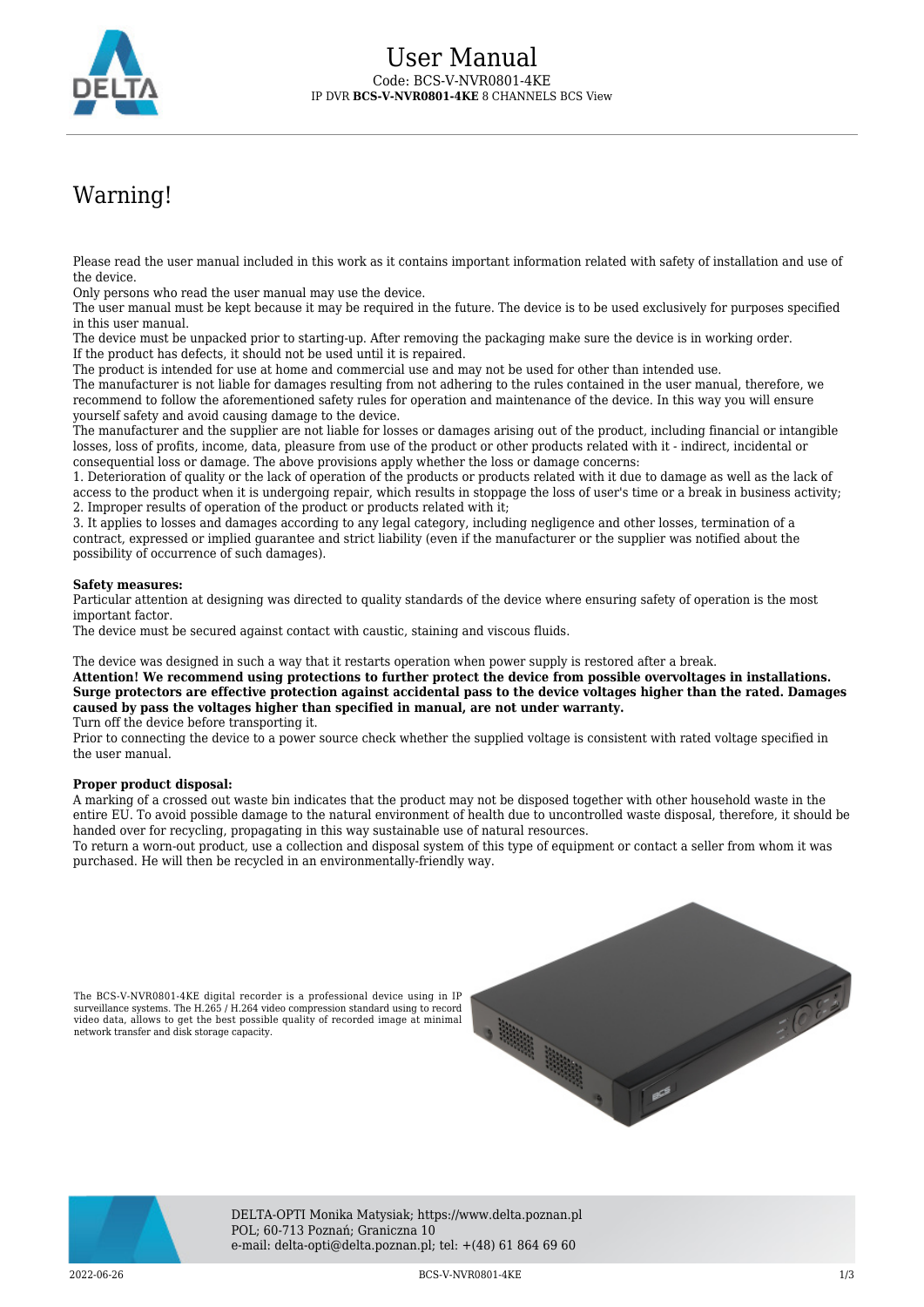

### User Manual Code: BCS-V-NVR0801-4KE IP DVR **BCS-V-NVR0801-4KE** 8 CHANNELS BCS View

| Standard:                           | TCP/IP                                                                                                                                                                                |
|-------------------------------------|---------------------------------------------------------------------------------------------------------------------------------------------------------------------------------------|
| Supported resolutions:              | max. 8.3 Mpx - 3840 x 2160 px, 4K UHD                                                                                                                                                 |
| Video outputs:                      | 1 pcs HDMI 4K<br>1 pcs VGA<br>There is a possibility to configure a SPOT function on one of the output                                                                                |
| Audio support:                      | 8 Channels - Audio from cameras                                                                                                                                                       |
| Audio inputs:                       | 1 pcs CINCH                                                                                                                                                                           |
| Audio outputs:                      | 1 pcs CINCH                                                                                                                                                                           |
| Image compression method:           | H.265+/H.265/H.264+/H.264                                                                                                                                                             |
| Supported hard drives:              | 1 x 6 TB SATA                                                                                                                                                                         |
| Recording modes:                    | Manual, Motion Detection, Schedule                                                                                                                                                    |
| Network protocols:                  | TCP/IP, DHCP, DNS, DDNS, NTP, SADP, SMTP, NFS, iSCSI, UPnP, HTTPS, P2P                                                                                                                |
| External storage devices backup:    | Backup to USB drive (pendrive, external drive)                                                                                                                                        |
| Default admin user / password:      | $admin / -$<br>The administrator password should be set at the first start                                                                                                            |
| Default IP address:                 | 192.168.1.64                                                                                                                                                                          |
| Web browser access ports:           | 80                                                                                                                                                                                    |
| PC client access ports:             | Port no.: 8000 or access by a cloud (P2P)                                                                                                                                             |
| Mobile client access ports:         | 8000                                                                                                                                                                                  |
| RTSP URL:                           | • rtsp://user:password@192.168.1.64:554/Streaming/Channels/channel no01/ - Main<br>stream<br>• rtsp://user:password@192.168.1.64:554/Streaming/Channels/channel no02/ - Sub<br>stream |
| Searching and playback the records: | Records searching: by time and events type. Records playback: forward, backward,<br>fast, slow                                                                                        |
| Bitrate:                            | max. 80 Mbps                                                                                                                                                                          |
| Intelligent Image Analysis:         | ✓                                                                                                                                                                                     |
| Network functions:                  | Live image view, Playback the records, Backup the records                                                                                                                             |
| ONVIF:                              | ✓                                                                                                                                                                                     |
| Mobile phones support:              | Port no.: 8000 or access by a cloud (P2P)<br>• Android: Free application BCS View<br>• iOS (iPhone): Free application BCS View                                                        |
| Alarm inputs / outputs:             | 4/1                                                                                                                                                                                   |
| PTZ control:                        | IP Speed Dome Cameras                                                                                                                                                                 |
| USB:                                | 2 pcs USB 2.0                                                                                                                                                                         |
| Motion Detection:                   | ✓                                                                                                                                                                                     |
| Mouse support:                      | ✓                                                                                                                                                                                     |
| IR remote controller in the set:    |                                                                                                                                                                                       |